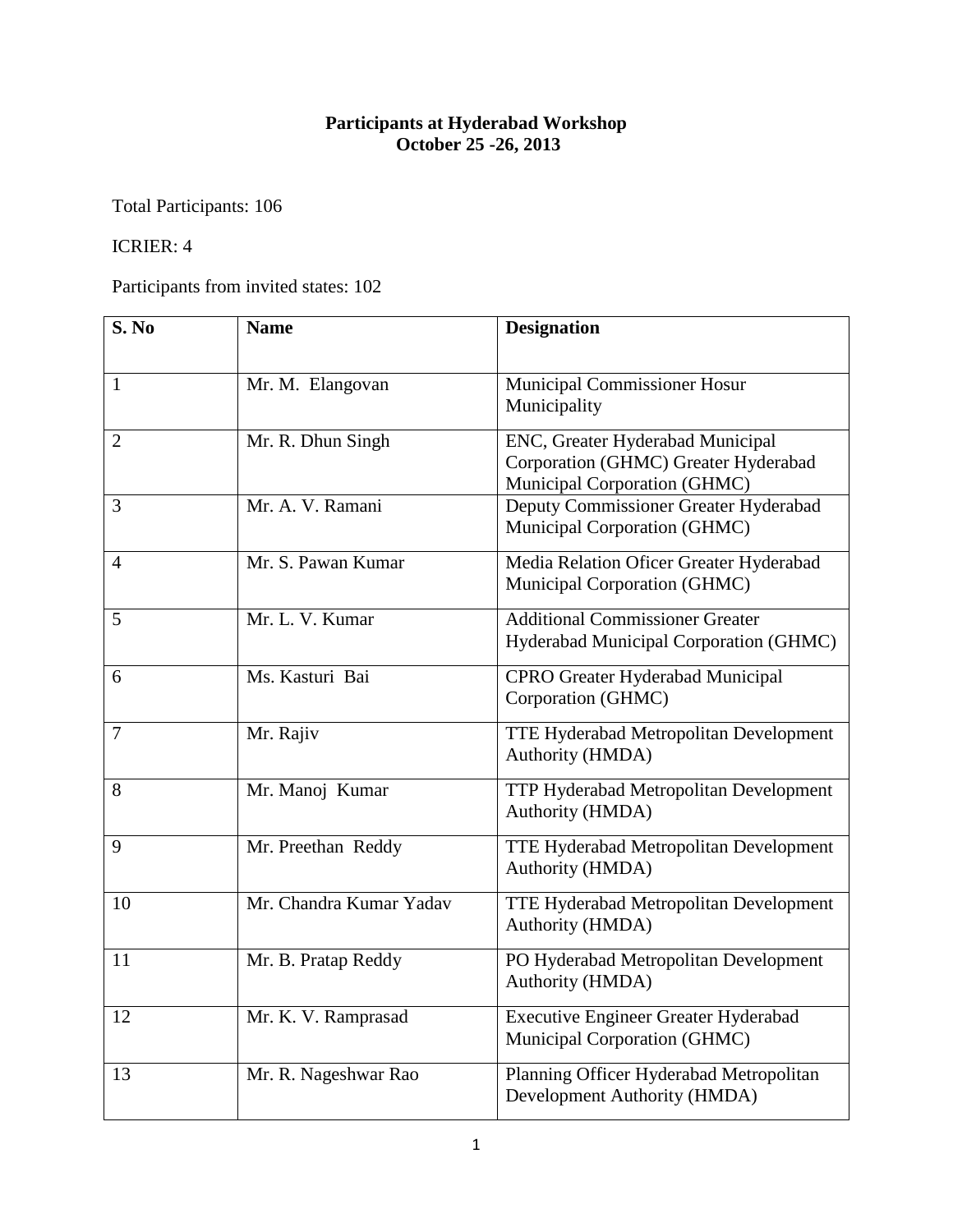| S. No | <b>Name</b>               | <b>Designation</b>                                                                          |
|-------|---------------------------|---------------------------------------------------------------------------------------------|
| 14    | Mr. S. Maqbool Ahmed      | Deputy Commissioner Greater Hyderabad<br>Municipal Corporation (GHMC)                       |
| 15    | Mr. D. Yadagiri Rao       | Assistant Planning Officer Hyderabad<br>Metropolitan Development Authority<br>(HMDA)        |
| 16    | Ms. Madhu Malaty          | <b>Assistant Planning Officer Hyderabad</b><br>Metropolitan Development Authority<br>(HMDA) |
| 17    | Mr. K. Servesh Kumar      | Chief Engineer Greater Hyderabad<br>Municipal Corporation (GHMC)                            |
| 18    | Mr. A. Lakshmaiah         | <b>Executive Engineer, Uppal Greater</b><br>Hyderabad Municipal Corporation (GHMC)          |
| 19    | Mr. E. Rajendra Kumar     | Executive Engineer - Greater Hyderabad<br>Municipal Corporation (GHMC)                      |
| 20    | Satyanarayanain<br>Dr.    | RDMA C & DMH                                                                                |
| 21    | Mr. M. C. Balamuny        | Executive Engineer Greater Hyderabad<br>Municipal Corporation (GHMC)                        |
| 22    | Mr. M. Srimannarayane     | Superitendent (CZ) Greater Hyderabad<br>Municipal Corporation (GHMC)                        |
| 23    | Mr. B. V. S. Parasad      | Superitendent (WZ) Greater Hyderabad<br>Municipal Corporation (GHMC)                        |
| 24    | Ms. M. Sudha Ramani Sagar | A.P.O. Hyderabad Metropolitan<br>Development Authority (HMDA)                               |
| 25    | Mr. B. Srinivasa Rao      | Executive Engineer, Greater Hyderabad<br>Municipal Corporation (GHMC)                       |
| 26    | Ms. P. Sreesudha          | J.P.O. Hyderabad Metropolitan<br>Development Authority (HMDA)                               |
| 27    | Mr. V. Narendar Rao       | <b>Additional CCP Greater Hyderabad</b><br>Municipal Corporation (GHMC)                     |
| 28    | Ms. K. Shalini            | J.P.O. Hyderabad Metropolitan<br>Development Authority (HMDA)                               |
| 29    | Mr. M. Naganandaiah       | Deputy Executive Engineer                                                                   |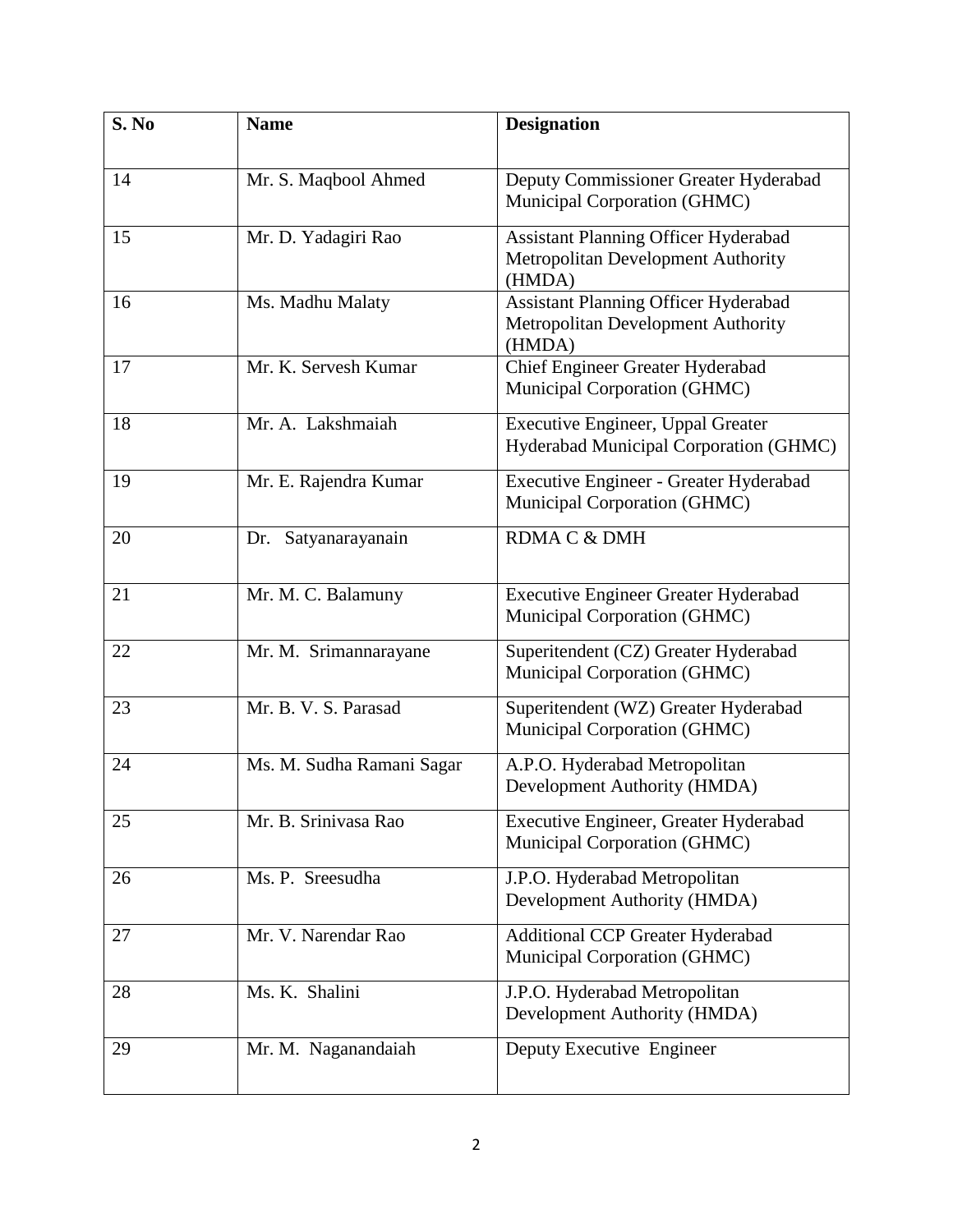| S. No | <b>Name</b>             | <b>Designation</b>                                                                          |
|-------|-------------------------|---------------------------------------------------------------------------------------------|
| 30    | Mr. T. K. Punnusamy     | Commissioner                                                                                |
| 31    | Mr. D. Sowdhamani       | IT Officer                                                                                  |
| 32    | Mr. K. Saravand         | <b>AEI</b>                                                                                  |
| 33    | Mr. P. Siva Prasad Raju | <b>Executive Engineer Greater Hyderabad</b><br>Municipal Corporation (GHMC)                 |
| 34    | Ms. K. Kalpana          | J.P.O. Hyderabad Metropolitan<br>Development Authority (HMDA)                               |
| 35    | Mr. E. O. Vijaya Raju   | DC-13 Greater Hyderabad Municipal<br>Corporation (GHMC)                                     |
| 36    | Mr. D. Jaya             | AC Greater Hyderabad Municipal<br>Corporation (GHMC)                                        |
| 37    | Mr. R. C. S. Reddy      | DC-3 Greater Hyderabad Municipal<br>Corporation (GHMC)                                      |
| 38    | Mr. P. Md. Abdul Rahman | Superitendent, Greater Hyderabad<br>Municipal Corporation (GHMC)                            |
| 39    | Mr. R. Mohan Singh      | Executive Engineer, Greater Hyderabad<br>Municipal Corporation (GHMC)                       |
| 40    | Mr. V. Raja             | Deputy EE Greater Hyderabad Municipal<br>Corporation (GHMC)                                 |
| 41    | Mr. Mohd. Abdur R       | C.P.O. Hyderabad Metropolitan<br>Development Authority (HMDA)                               |
| 42    | Mr. K. Shankar          | Executive Engineer , Kapra Greater<br>Hyderabad Municipal Corporation (GHMC)                |
| 43    | Mr. A. Suresh           | OSD MA & UD                                                                                 |
| 44    | Mr. Faiz Ahamed         | <b>Assistant Planning Officer Hyderabad</b><br>Metropolitan Development Authority<br>(HMDA) |
| 45    | Mr. Sam Bob             | Principal Secretary-UD MA & UD                                                              |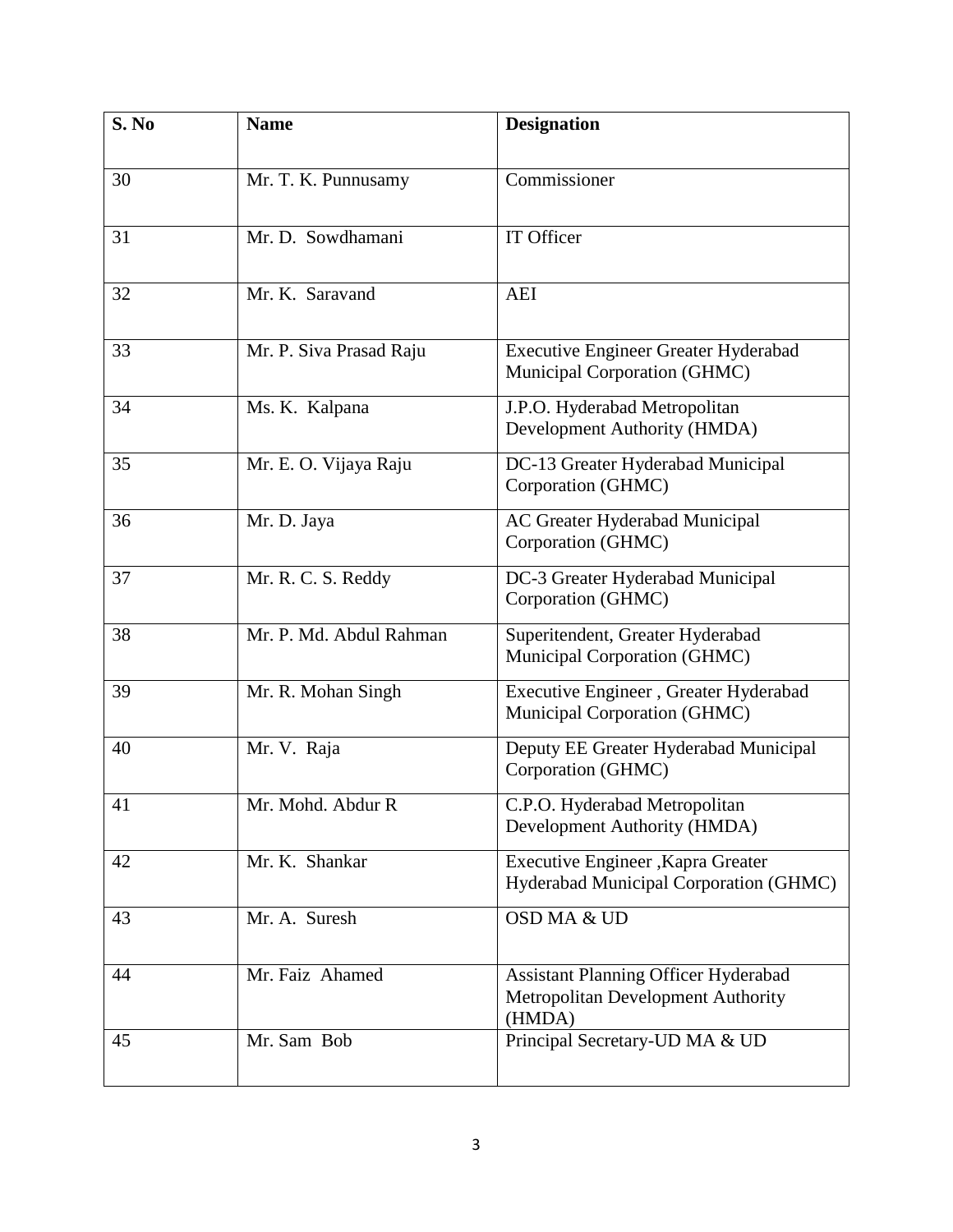| S. No | <b>Name</b>          | <b>Designation</b>                                                               |
|-------|----------------------|----------------------------------------------------------------------------------|
| 46    | Mr. V. S. Mohan      | Superitendent , Greater Hyderabad<br>Municipal Corporation (GHMC)                |
| 47    | Mr. Ramnath Sonawane | Commissioner, KDMC Kalyan Dombivali<br><b>Municipal Corporation</b>              |
| 48    | Mr. Navin Mittal     | Special Commissioner, Greater Hyderabad<br>Municipal Corporation (GHMC)          |
| 49    | Mr. Anil Lad         | Deputy Commissioner Kalyan Dombivali<br><b>Municipal Corporation</b>             |
| 50    | Mr. D. G. K. Reddy   | DC-8 (CZ) Greater Hyderabad Municipal<br>Corporation (GHMC)                      |
| 51    | Mr. S. Suresh Rao    | DC-11(WZ) A Greater Hyderabad<br>Municipal Corporation (GHMC)                    |
| 52    | Ms. P. Gouri Sankar  | PM, Suvidha                                                                      |
| 53    | Ms. Anuradha         | <b>Additional Commissioner Greater</b><br>Hyderabad Municipal Corporation (GHMC) |
| 54    | Mr. D. Dilip         | Superitendent , Projects II Greater<br>Hyderabad Municipal Corporation (GHMC)    |
| 55    | Mr. C. C. Sasidhavan | <b>Additional Corporation Secretary CALICIT</b>                                  |
| 56    | Ms. A. Vijayalakshmi | Deputy Commissioner Greater Hyderabad<br>Municipal Corporation (GHMC)            |
| 57    | Mr. R. Sreedhar      | Superintending Engineer Greater Hyderabad<br>Municipal Corporation (GHMC)        |
| 58    | Mr. G. Ramprakash    | Executive Engineer, Greater Hyderabad<br>Municipal Corporation (GHMC)            |
| 59    | Mr. V. Madhuaraja    | Chief Engineer, Hyderabad Metropolitan<br>Development Authority (HMDA)           |
| 60    | Mr. D. Ravinder      | Executive Engineer, Greater Hyderabad<br>Municipal Corporation (GHMC)            |
| 61    | Mr. N. Ravi Kiran    | ZC-SZ Greater Hyderabad Municipal<br>Corporation (GHMC)                          |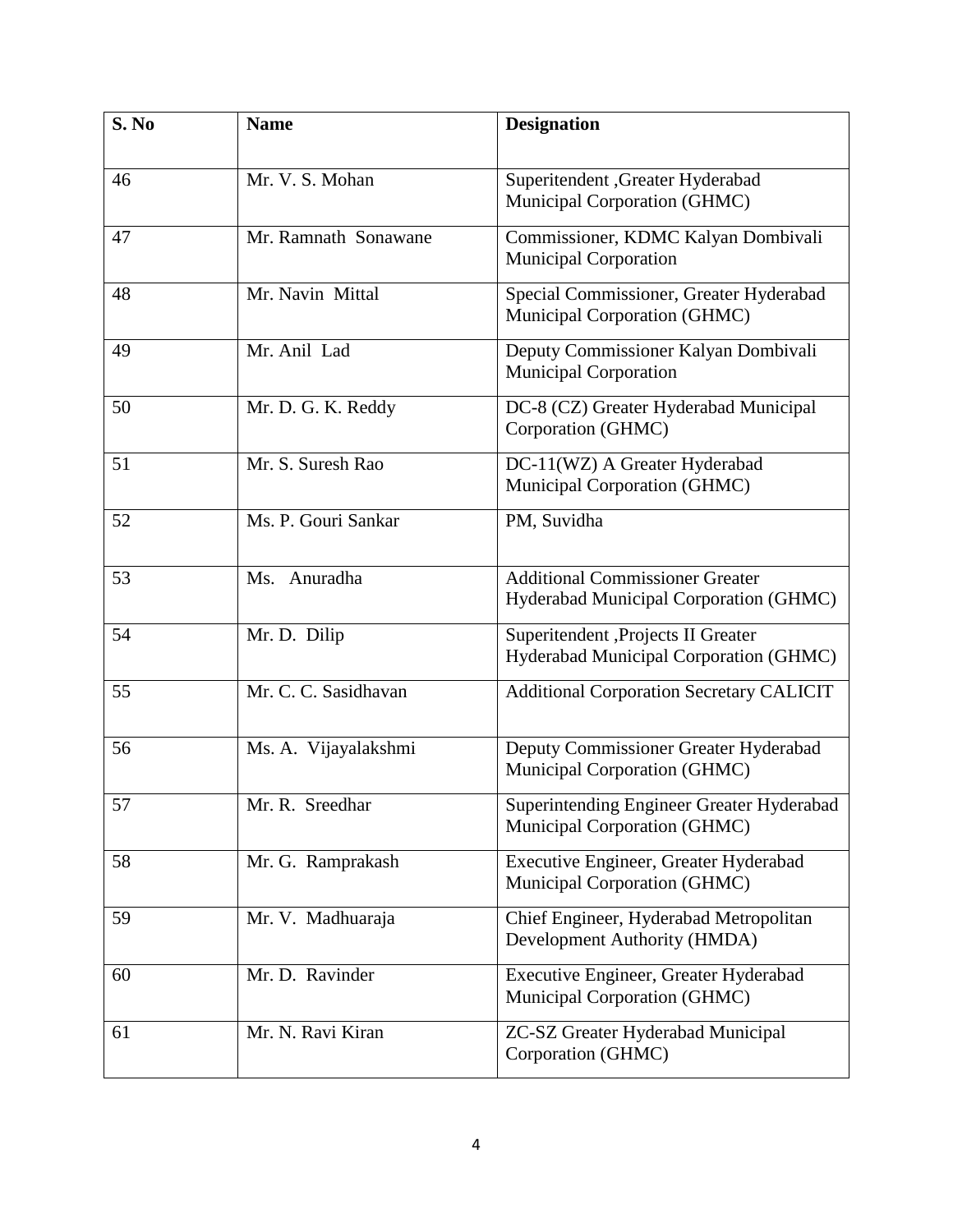| S. No | <b>Name</b>                 | <b>Designation</b>                                                   |
|-------|-----------------------------|----------------------------------------------------------------------|
| 62    | Mr. S. Rama Narayana Reddy  | AC(Admin.) Greater Hyderabad Municipal<br>Corporation (GHMC)         |
| 63    | Mr. C. N. Reghus Prasad     | AC(UCD) Greater Hyderabad Municipal<br>Corporation (GHMC)            |
| 64    | Mr. Bhadra Maloth           | ZC-EZ Greater Hyderabad Municipal<br>Corporation (GHMC)              |
| 65    | Mr. C. Radha Krishana Kurup | Joint Director Urban Affairs Govt of Kerala                          |
| 66    | Ms. M. Sabina Paul          | Corporationl Secertary Kollam Corporation                            |
| 67    | Mr. C. Vijayraj Kumar       | <b>Additional Commissioner Corporation</b><br>Chennai                |
| 68    | Mr. A. D. Harge             | Commissioner Corporation Bhiwandi<br><b>District Thane</b>           |
| 69    | Mr. M. Murugesan            | Commissioner                                                         |
| 70    | Mr. M. T. R. Rao            | <b>Assistant Engineer</b>                                            |
| 71    | Mr. Md. A. G. Mahmood       | Executive Engineer Greater Hyderabad<br>Municipal Corporation (GHMC) |
| 72    | Mr. D. G. Rane              | Executive Engineer Mumbai Municipal<br>Corporation                   |
| 73    | Mr. K. B. Bambale           | Deputy Municipal Commissioner Mumbai<br><b>Municipal Corporation</b> |
| 74    | Mr. B. Ramesh Babu          | <b>Additional Managing Director MEPMA</b>                            |
| 75    | Mr. K. Purushotham Reddy    | Joint Director Town Planning Department                              |
| 76    | Mr. N. U. S. Reddy          | MD HMRC                                                              |
| 77    | Mr. R. J. Vidyultaya        | Chief Urban Planner VUDA Visakhapatnam                               |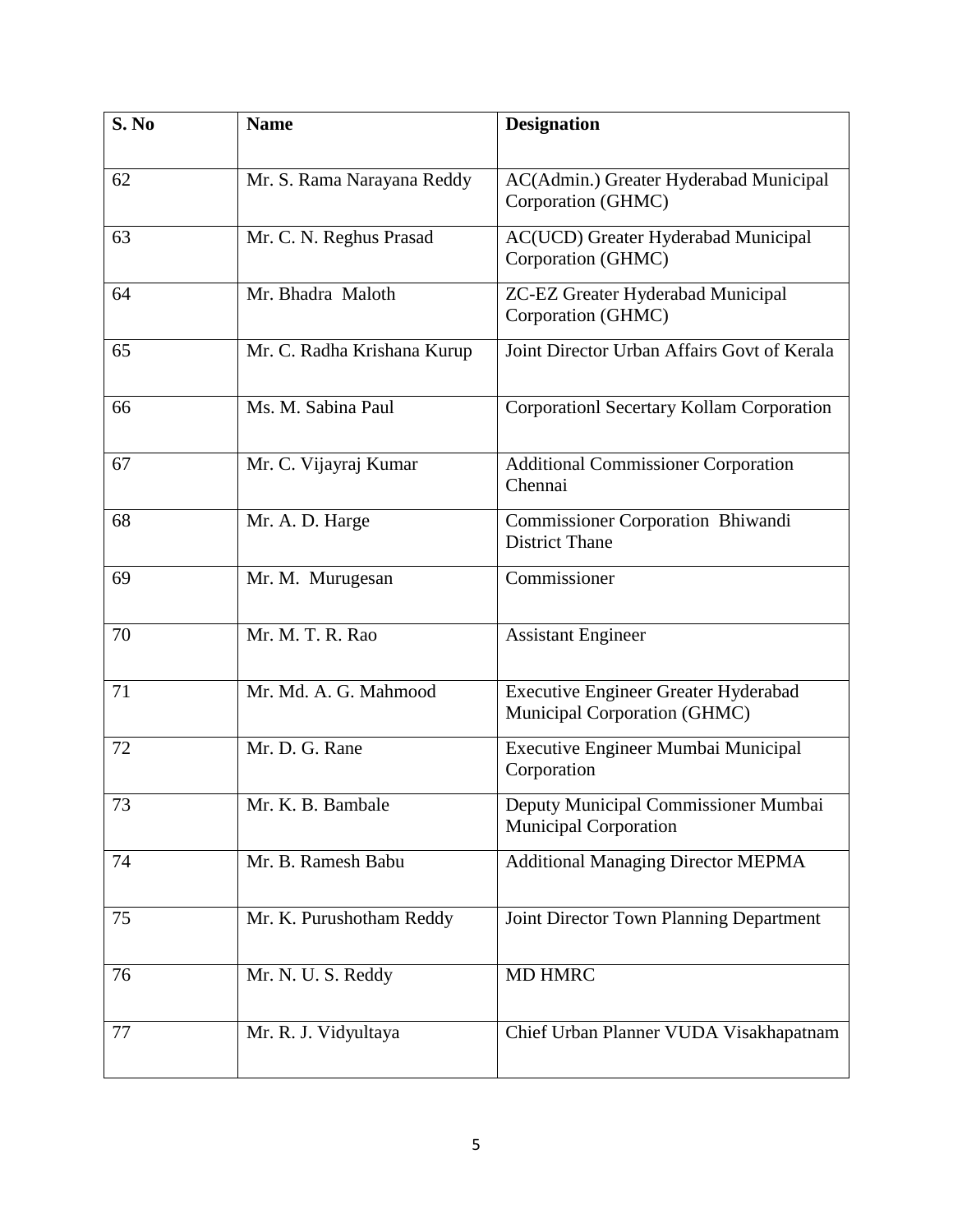| S. No | <b>Name</b>             | <b>Designation</b>                                                    |
|-------|-------------------------|-----------------------------------------------------------------------|
| 78    | Mr. R. Hari Prasad      | <b>Assistant Director DT &amp; CP</b>                                 |
| 79    | Mr. G. Krisnnaiah       | Deputy Director DT & CP                                               |
| 80    | Mr. S. Sobhrsh          | Deputy Director DT & CP                                               |
| 81    | Mr. G. V. Raghu         | Chief City Planner Greater Hyderabad<br>Municipal Corporation (GHMC)  |
| 82    | Mr. C. Vinod Kumar      | Executive Engineer, Greater Hyderabad<br>Municipal Corporation (GHMC) |
| 83    | Dr. Naveen Kumar        | <b>Urban Consultant APUHDC</b>                                        |
| 84    | Mr. K. Raja Rao         | Executive Engineer, Greater Hyderabad<br>Municipal Corporation (GHMC) |
| 85    | Mr. G. Narendra         | A.P.O. Hyderabad Metropolitan<br>Development Authority (HMDA)         |
| 86    | Mr. S. Ramesh Babu      | A.P.O. Hyderabad Metropolitan<br>Development Authority (HMDA)         |
| 87    | Mr. K. Naga Sundari     | Deputy Director DT & CP                                               |
| 88    | Ms. M. Bhavani Rani     | <b>Assistant Director DT &amp; CP</b>                                 |
| 89    | Mr. D. Chiranjeevachari | Hyderabad Metropolitan Development<br>Authority (HMDA)                |
| 90    | Mr. V. Ramudu           | Additional CCP Greater Hyderabad<br>Municipal Corporation (GHMC)      |
| 91    | Mr. A. Ramesh           | Executive Engineer, Greater Hyderabad<br>Municipal Corporation (GHMC) |
| 92    | Mr. D. Shivalinga Swamy | <b>Chartered Accountant MRC</b>                                       |
| 93    | Mr. K. T. Shanthala     | Deputy Director MRC                                                   |